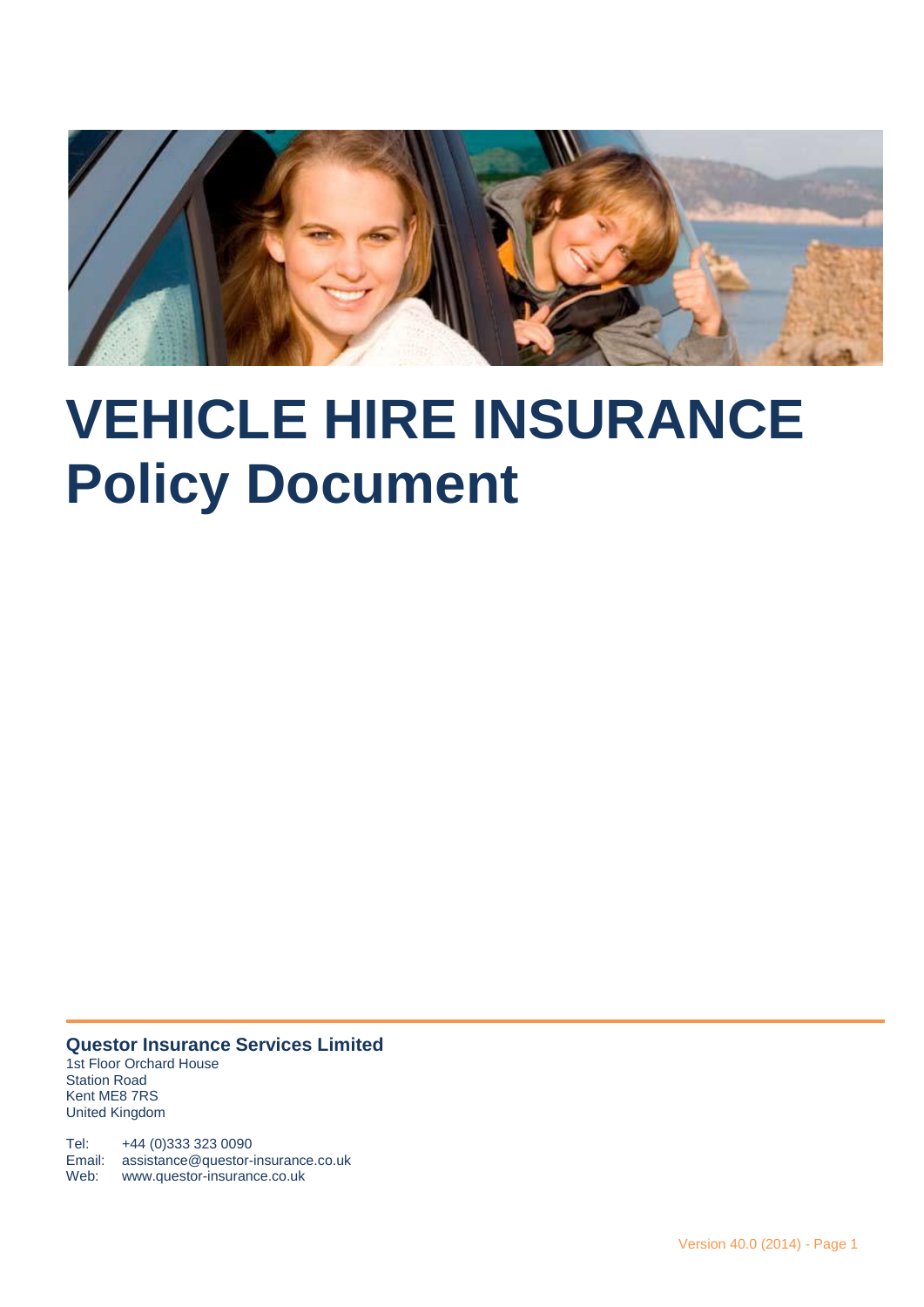## **WELCOME**

## **Introduction**

Thank you for choosing Questor Insurance Services Limited and welcome to peace of mind Vehicle Hire Insurance. The information in this policy wording contains important information and we have made it as easy as possible to understand. Please take time to read through it and contact us if you need any further information.

## **Questor Insurance Services Limited**

Is authorised and regulated by the Financial Conduct Authority (firm reference number 466942) for the sale and administration of general insurance products in the United Kingdom and throughout the Members of the European Economic Area (EEA).

### **Demands and needs statement**

This Insurance is designed for any person eligible to purchase this insurance hiring a vehicle from a licensed hire agency or car club and where you have a financial liability under the terms and condition of the Hire Agreement.

#### **Insurer**

This policy is underwritten by SOLID Försäkringar, Box 22068 25022 Helsingborg, Sweden. Corp ID No 516401--‐8482 and managed by Linkham Services Limited.

SOLID is a Swedish based insurance company regulated by Finansinspektionen, the Financial Supervisory Authority Sweden (Institute Number: 22090) and passported into the Financial Conduct Authority (Financial Services Firm Reference Number: 401229). You can check this on the Financial Services Register by visiting the website http://www.fca.org/ or by contacting the Financial Conduct Authority (FCA) on 0800 111 6768.

Linkham Services Limited whose registered office is at 52 Newtown Uckfield East Sussex TN22 5DE with company number 7387410 and is authorised and regulated by the Financial Conduct Authority (FCA). Linkham Services FCA registration number is 577492. FCA authorisation can be checked on the FCA register at www.fca.gov.uk.

### **Privacy**

Your privacy is very important to us and your data is stored in accordance with the United Kingdom Data Protection Act 1988 and 2003. In order to fulfil this contract of insurance Your data will be shared with Questor Insurance Services Limited, Orchard Administration Limited, Linkham Services Limited and Us but only for the purposes of this contract. In purchasing this Policy you agree to the data sharing.

## **Regulation, Jurisdiction and law**

This insurance is issued from the United Kingdom and shall be governed by the Laws of England, whose courts alone shall have jurisdiction in any dispute arising from this insurance and is sold in accordance with the standards laid down by the Financial Conduct Authority the recognised Regulator in the United Kingdom.

### **Tax**

We will charge the amount of tax as directed by the relevant authorities in Your Country of Residence.

### **Correspondence**

Questor Insurance as the Agent responsible for the sale of the Policy normally correspond via email. By purchasing this policy you agree to this form of communication and agree to update Questor Insurance immediately if there is any change to Your email address.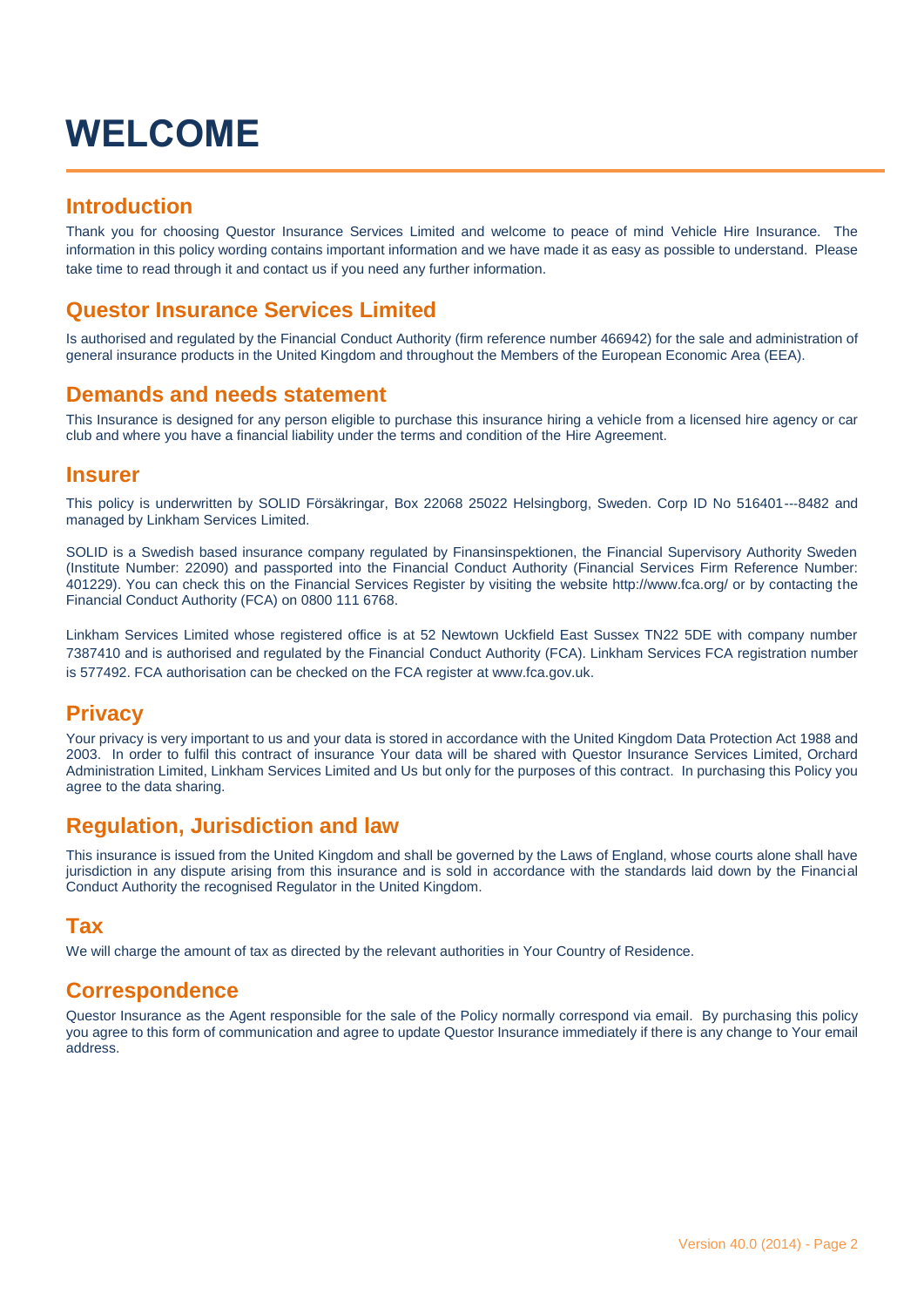## **Who is eligible to purchase Car Hire insurance?**

Any person: -

- 1. Holding a valid or internationally recognised driving licence.
- 2. Permanently resident in any Country listed in Appendix 1.
- 3. Eligible to hire and drive a Hire Vehicle and able to adhere to the terms of the Hire Agreement
- 4. If you are renting from a Car Club You and any other driver are Members of the Car Club and are authorised to drive the vehicle rented
- 5. Age limits that apply: -

| Vehicle                 | Min Age     | Max Age | Vehicle    | Min Age | Max Age |
|-------------------------|-------------|---------|------------|---------|---------|
| Cars                    | $\sim$<br>_ | 84      | Van        | _       | ۵4      |
| Motor Home / Camper Van | 24<br>--    | 74      | Mini-Buses |         | 74      |

## **Vehicles covered by this policy**

Any vehicle with a value up to £50,000 (excluding tax) at the time of the policy being incepted and less than 20 years old at first registration.

- 1. Cars up to 9 seats
- 2. Motor Homes or Camper Vans up to 7.5T
- 3. Vans up to 7.5T
- 4. Mini-Buses up to 7.5T and 15 seats in capacity

The type of vehicle covered by this policy will be shown on the certificate of insurance.

## **Daily or Annual Policies**

This insurance can be purchased as either a Daily policy insuring a single Hire Agreement or as an Annual policy insuring unlimited Hire Agreements up to 31 days in length. Policies are available as follows: -

| Vehicle                 | Daily          | Annual    |
|-------------------------|----------------|-----------|
| Cars                    | Up to 180 days | Yes       |
| Motor Home / Camper Van | Up to 45 days  | <b>No</b> |
| Van                     | Up to 14 days  | <b>No</b> |
| Mini-Buses              | Up to 14 days  | <b>No</b> |

## **Cooling off period**

Questor Insurance will refund in full Your premium, if, within 14 days of purchasing this insurance you decide that it does not meet your needs providing that you have not commenced your Hire Agreement, reported or intending to report a claim. Once the 14 days has expired You may cancel the policy but will receive no refund.

## **What makes up this policy?**

This Policy and the Certificate of Insurance must be read together as they form your insurance contract.

## **Monetary limits**

We insure you up to the amount of the sum(s) insured or other limit(s), which will be shown on the Certificate of Insurance accompanying this Policy. The maximum payable under this Policy is £5,000 per rental, unless the policy has been extended to include Collision Damage Waiver.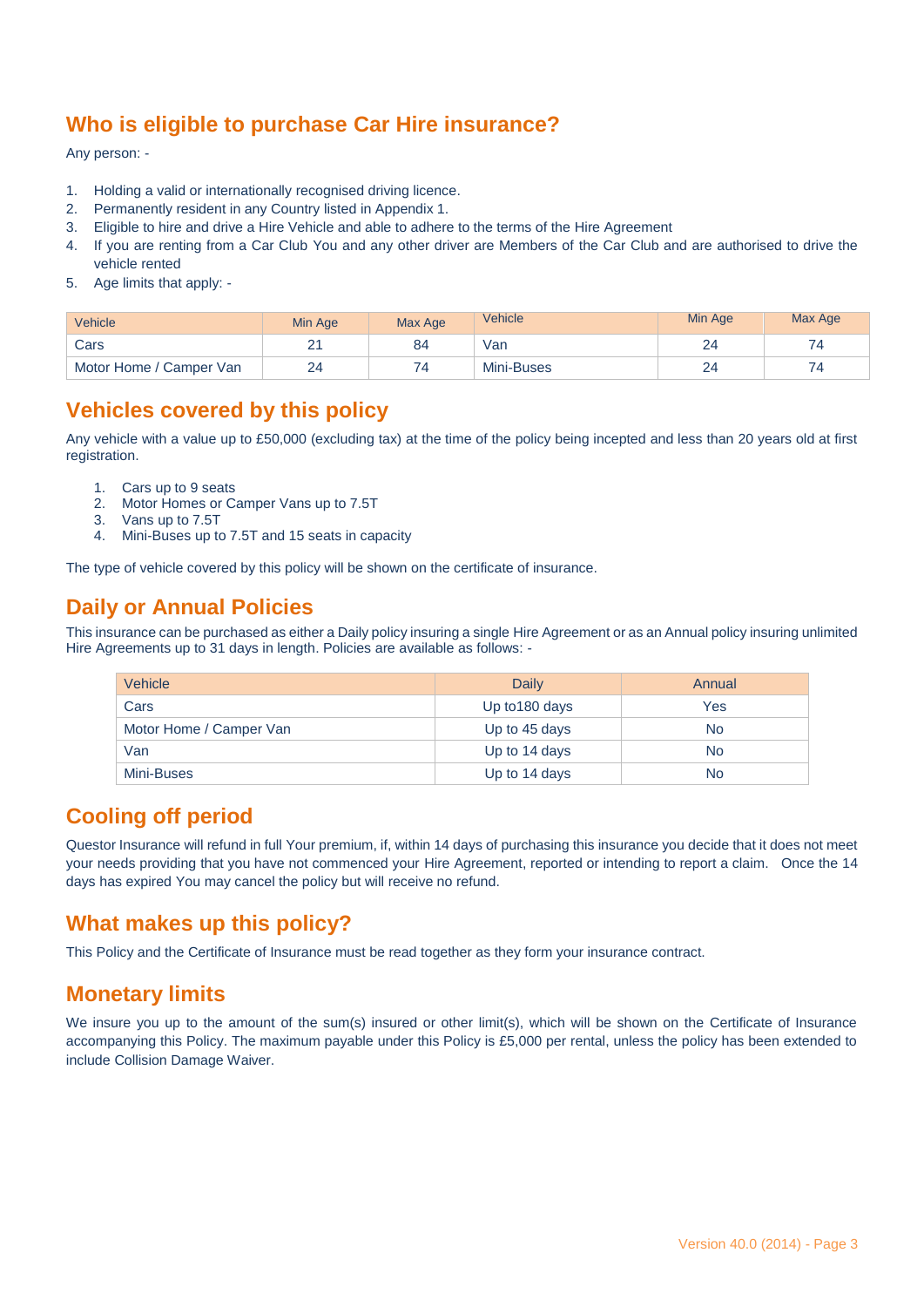## **Claims**

We have appointed Orchard Administration Limited to handle claims on Our behalf: -

#### **Orchard Administration Limited**

First Floor Orchard House Station Road Rainham Kent ME8 7RS United Kingdom.

Tel: 0333 3230 095 or +44 1634 382 574 (Outside UK) Email: assistance@orchard-administration.co.uk Web: http://claim.orchard-administration.co.uk

Office Hours are 9:00 am to 5:00 pm Monday to Friday excluding UK Bank Holidays or at any time online.

## **Claims Notification**

All claims should be notified via Orchard Administration Limited's website where you will be able to submit your claim and all supporting documents online. If you do not have access to the Internet please call the number above during office hours. To obtain a reimbursement under this policy you will need: -

- 1. Certificate Number and the Scheme Code both of which are shown on the Certificate of Insurance
- 2. A copy of and proof of purchase of your Hire Agreement
- 3. A copy of the local police report, if required by law in the country where the loss occurs.
- 4. Your copy of the Hire Company accident damage report and a photographic picture of the damage caused
- 5. Invoices / Receipts / other documents confirming the amount you have paid in respect of the damage to the Hired Vehicle for which you are seeking reimbursement.
- 6. Copy of your credit/debit card statement showing payment of the damages which you are seeking reimbursement
- 7. Copy of the driving licence of the person named on the Hire Agreement in control of the vehicle at the time of the incident
- Your bank details:
	- a. UK Bank Sort Code and Account Number
	- b. Bank based outside the UK IBAN and BIC

## **Definitions**

**"Additional Travel Expenses"** means any additional travel costs you incur in connection with a Loss under the relevant section of this Policy.

"**Auto Glass**" means any glass that forms part of the Hired Vehicle and includes windscreens, windows, internal and external lights and sunroof.

"**Consequential loss**" means an indirect loss that occurs following a Loss under this policy.

**"Country of Residence"** means the country where you are ordinarily permanently resident, pay tax or are registered with a Medical Practitioner.

**"Europe"** means all countries west of the Ural Mountains, British Isles, Ireland, and islands in the Mediterranean, Morocco, Tunisia, Turkey, Canary Islands, Madeira, Iceland, Israel and the Azores.

"**Excess Reimbursement**" means the amount that You are liable for under the terms of the Hire Agreement being the excess on the Collision Damage Waiver and Theft insurance policies provided by the Hire Company.

**"Hire Company"** means a company licensed in the territory in which it is situated to provide vehicles for hire.

"**Hire Agreement**" means the contract signed by You for the hire of the vehicle.

"**Hire Vehicle**" means any vehicle rented under a hire contract on a daily or weekly basis from such a Hire Company or Agency, which must be licensed with the regulatory authority of that Country, State or Local authority.

"**Loss Damage Waiver**" means damage to any glass that forms part of the Hired Vehicle, Tyres and Wheel Rims.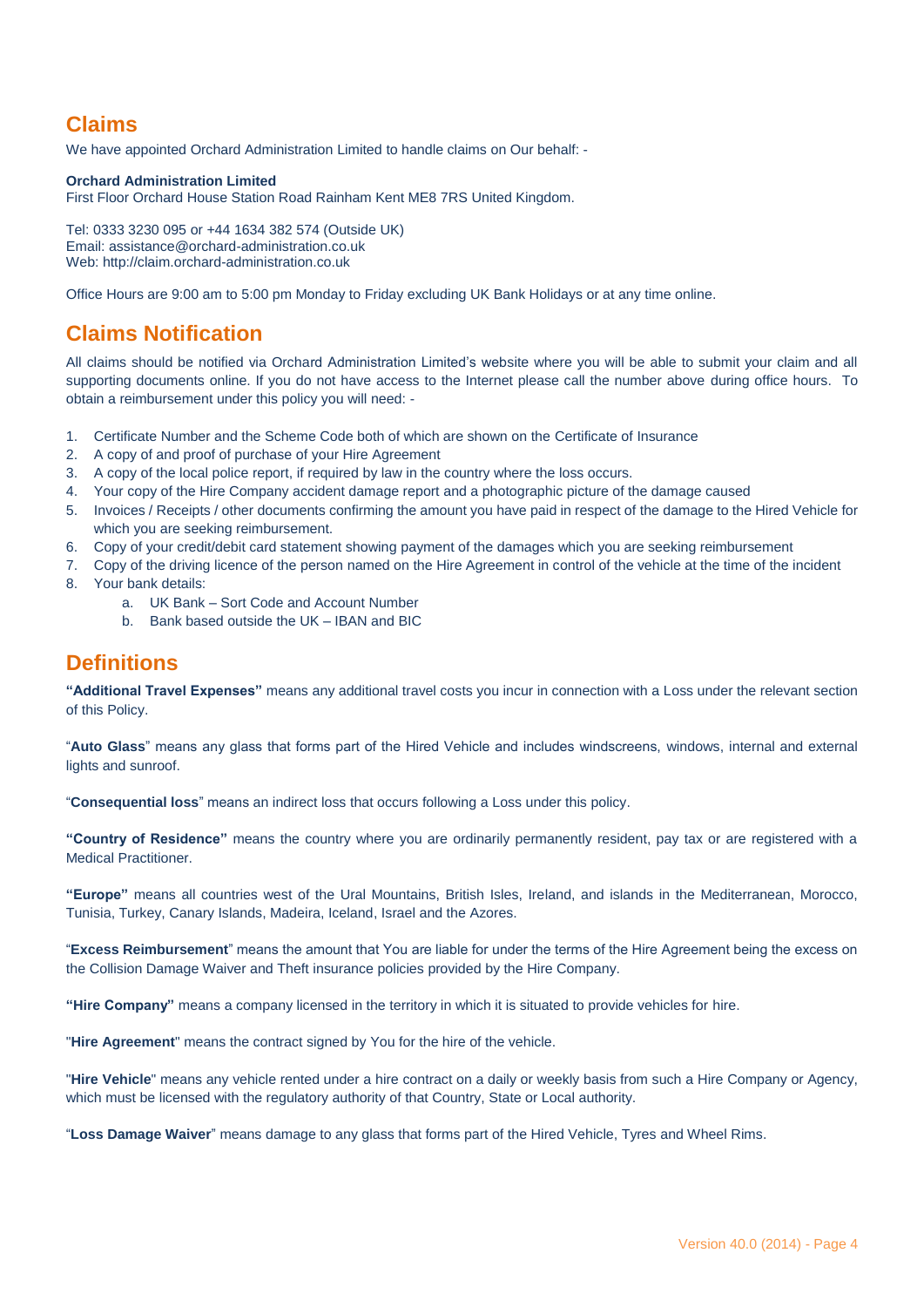"**Loss of Use**" means the period during which vehicle hired by You is not available for Hire due to damage caused during the Hire Agreement. Loss of Use charges are calculated at the same rate at which You paid when You hired the vehicle.

**"MiniBus"** means a vehicle up to 7.5T designed to carry up to 15 persons.

**"Motor Home/Campervan"** means a vehicle up to 7.5T which includes sleeping and cooking facilities.

"**Personal Effects**" means clothing luggage and another articles that belong to you (or for which you are legally responsible for) which are worn, used or carried by you but excluding personal money, documents of any kind and valuables.

"**Personal Money**" means bank notes, currency notes and coins in current use, travellers' and other cheques, postal or money orders, pre-paid cards, coupons or vouchers, travel tickets, event and entertainment tickets, phone cards and credit / debit or charge cards all held for private purposes.

**"Public Highway"** is deemed as any road made or unmade that is intended for use by the general public.

"**Towing**" means recovery of the vehicle following an accident, theft, malicious damage, fire or mechanical breakdown to the nearest premises owned by the Hire Company or the original pick up location whichever is closest.

"**UK**" means England, Wales, Scotland, Northern Ireland, Channel Islands and the Isle of Man.

**Under body of the vehicle** means the underside of the vehicle excluding bumpers, trim, tyres and wheel rims.

**"Van"** means a vehicle up to 7.5T designed specifically to carry goods.

"**Valuables**" means jewellery, gold, silver, precious metal or precious or semiprecious stone articles, watches, furs, cameras, camcorders, photographic audio video computer television and telecommunications equipment (including CD's, DVD's, tapes, films, cassettes, cartridges, memory cards, speakers and headphones), computer games and associated equipment, telescopes and binoculars.

**"You, your"** means the person(s) named on the Vehicle Hire Agreement and on the certificate of insurance as named drivers which attaches to this policy. The person signing the Hire Agreement must be the Policyholder.

**"We, us, our"** means SOLID Försäkringar.

"**Worldwide"** means any country.

#### **General conditions in addition to those shown elsewhere in this policy**

- 1. You agree to abide by the terms and conditions of this policy at all times.
- 2. You must advice our appointed claim handlers within 1 calendar month of the end of the Hire Agreement of any incident that may give rise to a claim under this Policy.
- 3. All certificates, information and evidence required by our appointed claim handlers shall be provided at Your expense.
- 4. Except with our written consent, you are not entitled to admit liability on our behalf or to give any representations or other undertakings binding upon us. We shall be entitled to the absolute conduct, control and settlement of all proceedings arising out of or in connection with claims in your name.
- 5. We may at our own expense take proceedings in your name to recover compensation from any third party in respect of any reimbursement made under this Insurance and any amounts recovered shall belong to us. You agree to provide reasonable assistance to us to recover such amounts.
- 6. This insurance is provided for one **Hire Vehicle** at any one time, which may be driven and operated by **you** unless you have purchased the Dual Lead Driver optional extra.
- 7. Cover commences from the time **you** take legal control of the **Hire Vehicle** and ends at the time the **Hire Company** assumes control of the **Hire Vehicle** whether at its business location or elsewhere.
- 8. This policy and any optional extras must have been purchased prior to the commencement of the **Hire Agreement** for which you wish this policy to be operative
- 9. You may amend your policy prior to the start of a Hire Agreement any additional premium that may be charged is calculated as if the change was included at the inception of the policy.
- 10. Where there is dual insurance, please let us know, so that we pay our proportion of your claim.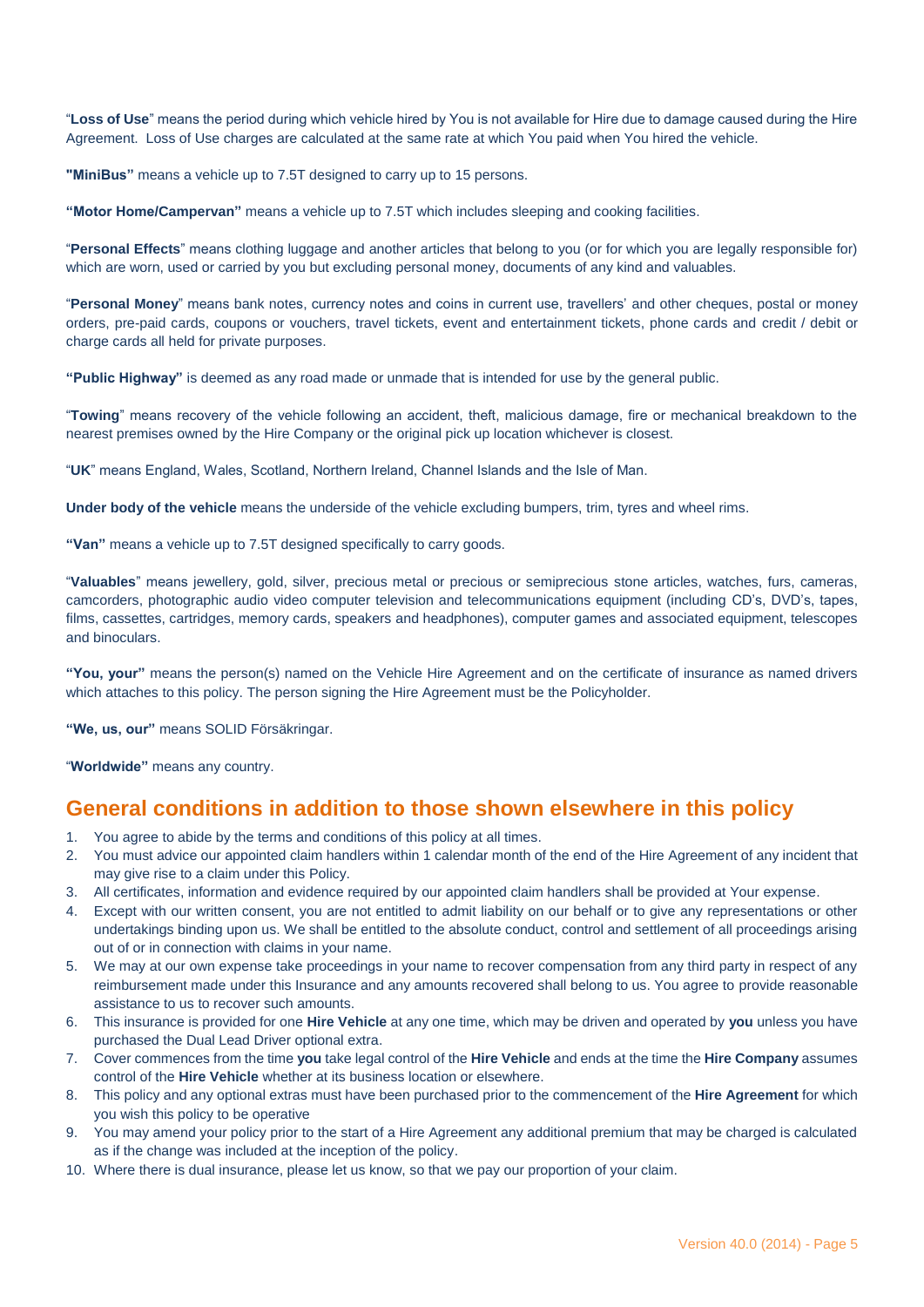11. When purchasing a Daily policy the policy must coincide with the period shown on the Hire Agreement. No policy can be issued retroactively.

## **General exclusions that apply to the whole policy**

- 1. Any loss or damage to a third party including bodily injury and property
- 2. Any loss that occurs where the full Premium has not been paid.
- 3. Alcoholism or the use of alcohol or drugs (other than drugs taken in accordance with treatment prescribed and directed by a registered medical practitioner, but not for the treatment of any drug addiction).
- 4. Loss or damage directly or indirectly caused through or in consequence of war, terrorism, invasion, acts of foreign enemies, hostilities (whether war be declared or not), civil war, rebellion, revolution, insurrection, military or usurped power or confiscation or nationalisation or requisition or destruction of or damage to property by or under the order of any government or public or local authority.
- 5. Any fraudulent, dishonest or criminal act committed by any Person(s) in connection with this policy.
- 6. Loss arising from operation of the Hire Vehicle in violation of the terms of the Hire Agreement.
- 7. Any amount recovered from the Hire Company or its Insurers.
- 8. Any vehicles which is not Hired from a Hire Company.
- 9. Wear, tear and mechanical breakdown, other than for towing.
- 10. Losses arising out of illegal activities.
- 11. Driving by any persons not authorised by the Hire Company.
- 12. Any Person not named on the Certificate of Insurance.
- 13. The rental of certain vehicles, namely: trailers or caravans, trucks, commercial vehicles (other than Vans up to 7.5T), motorcycles, mopeds, motorbikes, off-road vehicles, recreational vehicles, vehicles changed from their standard factory specifications.
- 14. Expenses reimbursed by the Insured Person's Employers' Insurer.
- 15. Losses occurring from driving whilst not on a public highway.
- 16. Losses occurring from driving on safaris or adventure trails.
- 17. Van and Mini-Bus hires which do not commence and terminate in the UK.

## **Optional Extras – (Please see Appendix 3 for details)**

The following endorsements are operative if shown on the certificate of insurance and the appropriate additional premium has been paid: -

- 1. Dual lead driver
- 2. Extended rental cover
- 3. Collision Damage Waiver
- 4. Vehicle Battery Failure
- 5. Mobile Phone Charges

## **Complaints Procedure**

We do everything possible to make sure that you receive a high standard of service. If you are not satisfied with the service that you receive, please contact the Customer Service Manager: -

#### **Questor Insurance Services Ltd**

1st Floor Orchard House Station Road Kent ME8 7RS Tel: +44 1634 238484 Email: assistance@questor-insurance.co.uk

Please provide full details of your policy and in particular your policy number to help your enquiry to be dealt with speedily. If you are still not satisfied with the way in which your enquiry/complaint has been dealt with, then you should contact:

**The Financial Ombudsman's Service -** South Quay Plaza 183 Marsh Wall London E14 9SR

#### **Compensation Scheme**

The Financial Services Compensation Scheme covers SOLID Försäkringar and Questor Insurance Services Limited in the event that either are unable to meets their obligations. You may be entitled to compensation from the scheme in such circumstances but this will depend on the circumstances. Insurance arranging is covered up to 90% of the claim without upper limit.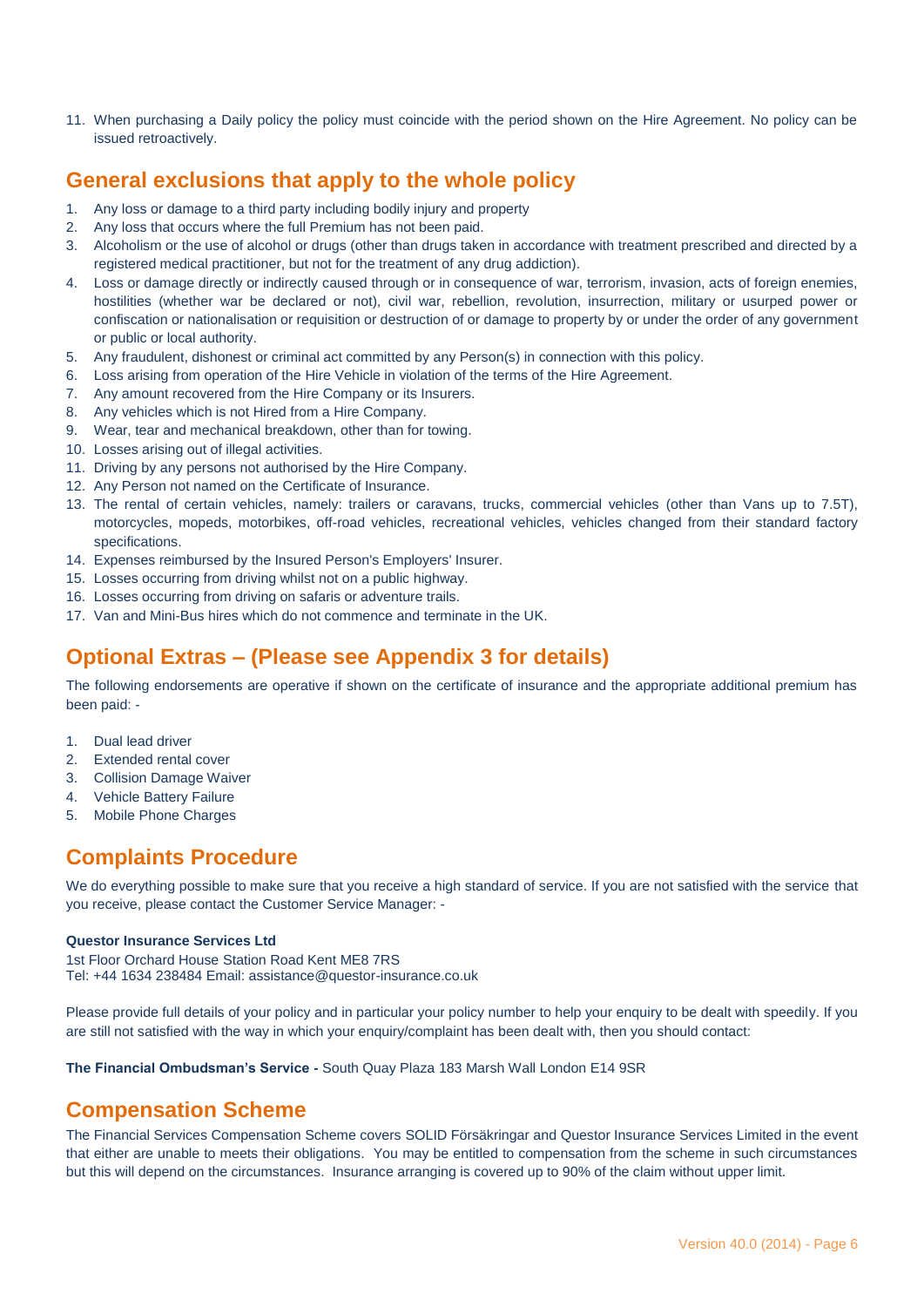## **WHAT IS COVERED**

## **Excess Reimbursement, Loss Damage Waiver and Towing**

#### **What is covered?**

This Section covers You for any physical loss or damage to the Hire Vehicle for which You are responsible for under the terms of the Hire Agreement following a Fire, Lightning Strike, Explosion, Accident, Accidental Damage, Theft or Attempted Theft, Malicious Damage, Storm and Flood. This section includes loss or damage to Auto Glass, Roof, Tyres, Wheel Rims and the Under Body and Towing and Loss of Use.

#### **Limits**

| Vehicle                | <b>Excess</b><br>Reimbursement | Tyres, Windscreen<br>Underbody | Towing |
|------------------------|--------------------------------|--------------------------------|--------|
|                        |                                |                                |        |
| Car                    | £5,000                         | £5,000                         | £500   |
| Motor Home / Campervan | £2,500                         | £2,500                         | £500   |
| Van                    | £2,500                         | £2,500                         | £500   |
| Mini-Bus               | £2,500                         | £2,500                         | £500   |

#### **Administration charges**

We will pay up to £200 in respect of unrecoverable administration charges levied by the Hire Company following Loss or Damage to the Hired Vehicle.

#### **What is not covered?**

- 1. In respect of Motor Home / Campervan, Vans or Mini-Bus
	- a. The first £100 of any claim
	- b. Loss or damage to the interior
	- c. Loss or damage to the contents
- 2. In respect of Motor Home / Campervan
	- a. Losses arising from Fire

## **Personal Accident**

#### **What is covered**

To indemnify you to £10,000 per accident against accidental death or permanent total dismemberment following an accident provided always that benefit will only become due for payment if the accident giving rise to bodily injury is sustained: -

- Whilst an Insured Person is travelling in, mounting into or dismounting from any covered Hired Vehicle, as herein defined, or
- By an Insured Person as a result of being struck by any motor vehicle during the course of the Car Hire Agreement

#### **Conditions**

- 1. Notice must be given to Underwriters as soon as reasonably practicable of any Accident which causes or may cause disablement or Bodily Injury within the meaning of this insurance, and the Insured Person must, as early as possible, place himself under the care of a duly qualified independent medical practitioner. Notice must be given to Underwriters as soon as reasonably practicable in the event of death of the Insured Person resulting or alleged to result from an Accident.
- 2. It is a condition precedent to Underwriters' liability to pay compensation to the Assured or his representatives, that all medical records, notes and correspondence referring to the subject of a claim shall be made available on request to any representative of the Underwriters or medical adviser appointed by or on behalf of Underwriters and that such medical adviser or advisers shall, for the purposes of reviewing the claim, be allowed so often as may be deemed necessary to make examination of the Insured Person.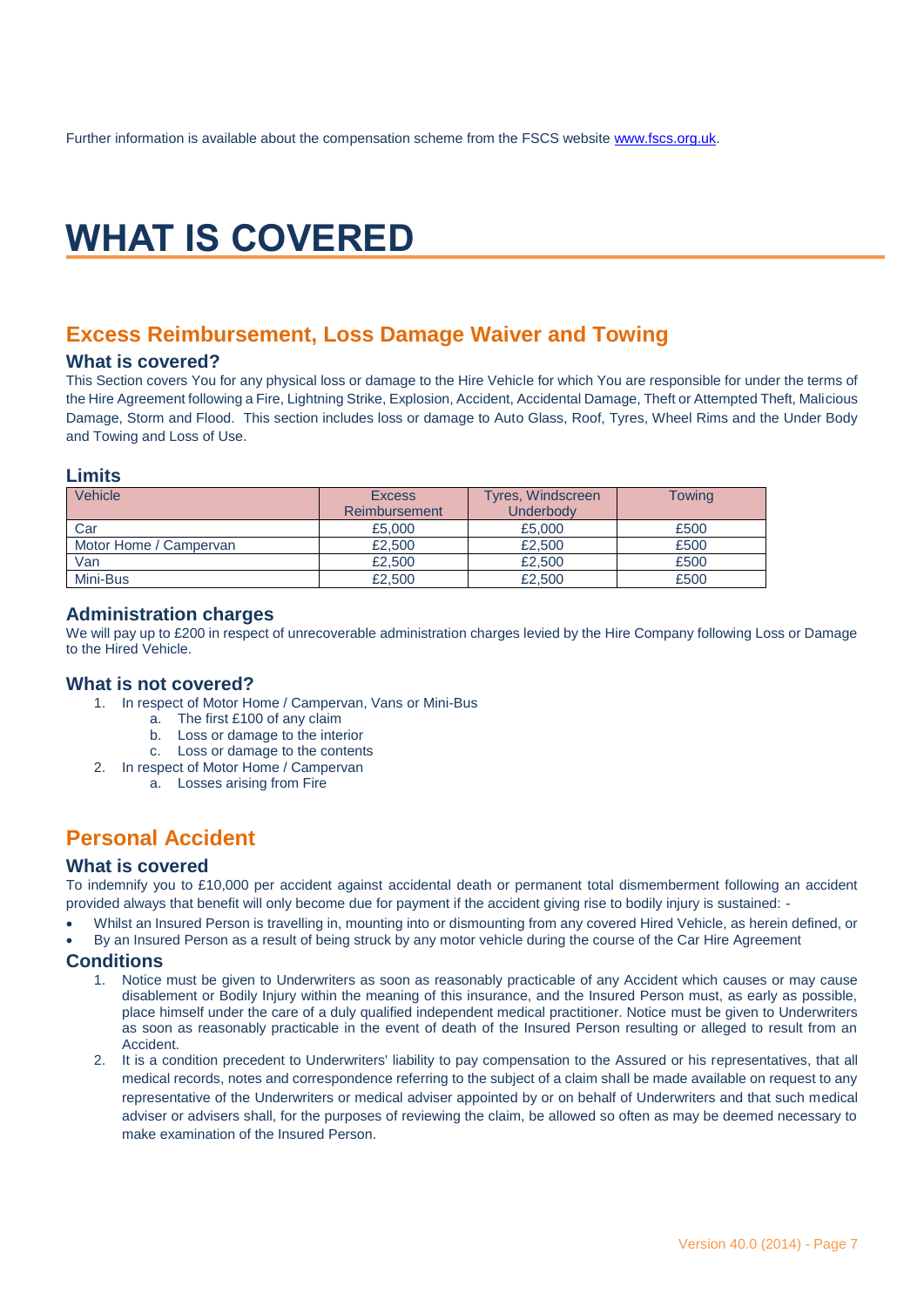- 3. Underwriters at their own expense shall have the right and opportunity to examine the Insured Person whose Bodily Injury is the basis of a claim when and as often as they may reasonably require during the pendency of a claim hereunder and to make an autopsy in case of death, where the law does not forbid it.
- 4. Any claim made under this insurance in respect of Permanent Total Disablement shall be subject to the approval of two independent medical referees, one to be appointed by the Insured Person and one by Underwriters. In the event of the aforesaid independent medical referees being unable to concur, in their opinion that the Insured Person is Permanently Totally Disabled, a third independent medical referee will be appointed by them and his decision shall be final and binding upon all parties.
- 5. This certificate of insurance constitutes the entire contract. No change in this certificate of insurance shall be valid. No person has authority to change this certificate of insurance or any of its terms or conditions, other than authorised signatories of Linkham Services Limited.
- 6. Any fraud, concealment, or deliberate misstatement either in the application on which this insurance is based or in relation to any other matter affecting this insurance or in connection with the making of any claim hereunder shall render this insurance null and void and all claims hereunder shall be forfeited.
- 7. The Insured Person is deemed to have made a recovery when he is able to perform his duties and related activities associated with an occupation.
- 8. Words in the masculine gender shall include the feminine.

#### **Scale of Permanent Disabilities**

The percentage of the sum insured in respect of Permanent Total or Permanent Partial Disablement is shown in Appendix 2.

#### **Exclusions**

This insurance does not cover death or disablement directly or indirectly arising out of or consequent upon or contributed to by: -

- 1. Radioactive contamination;
- 2. The Insured Person committing suicide or attempted suicide or committing or attempting to commit an intentional self-injury;
- 3. The Insured Person being incapable due wholly or partly to mental illness or emotional or behavioural conditions;
- 4. The Insured Person's deliberate exposure to exceptional danger (except in an attempt to save human life), or the Insured Person's own criminal act;
- 5. The Insured Person being under the influence of alcohol exceeding those levels defined by law for the use of a motor vehicle in the country in which the Insured Person is domiciled;
- 6. The Insured Person being under the influence of drugs or narcotics that are not lawfully available or which have not been prescribed by or taken in accordance with the instructions of an independent qualified medical practitioner;
- 7. The death of the Insured Person arising from Illness;
- 8. The Insured Person engaging in or taking part in naval, military or air force service or operations;
- 9. The Insured Person committing or attempting to commit a criminal act;
- 10. A Pre-existing Condition.
- 11. Human Immunodeficiency Virus (HIV) and/or HIV related illnesses including Acquired Immune Deficiency Syndrome (AIDS) or AIDS Related Complex (ARC) and/or any mutant derivative or variations thereof, however caused.

## **Personal Effects Cover**

#### **What's covered**

This Section covers You against theft, attempted theft or damage to Your Personal Effects following visible and forcible entry to the Hired Vehicle.

#### **Limits**

£300 in total for any one claim limited to £150 for any single item. The maximum payment for any single item for which an original receipt, proof of purchase or insurance valuation (obtained prior to the loss) is not supplied is £75, subject to a maximum £200 for all such items.

#### **What's NOT covered**

In addition to the General Exclusion of the policy, We shall not be responsible for:

- 1. The first £50 of each claim;
- 2. Wear, tear and depreciation;
- 3. Claims not reported to an appropriate police authority within 24 hours of discovery and an official police report obtained;
- 4. Claims where the evidence of forced entry have not been confirmed by the Hire Company or police authority;
- 5. Any claim from the unattended Hire Vehicle between the hours of 20:00 and 08:00 local time;
- 7. Claims arising where Your Personal Effects are not secured in the Hire Vehicle's locked boot or glove compartment;
- 8. Any other contents of the Hired Vehicle owned by You;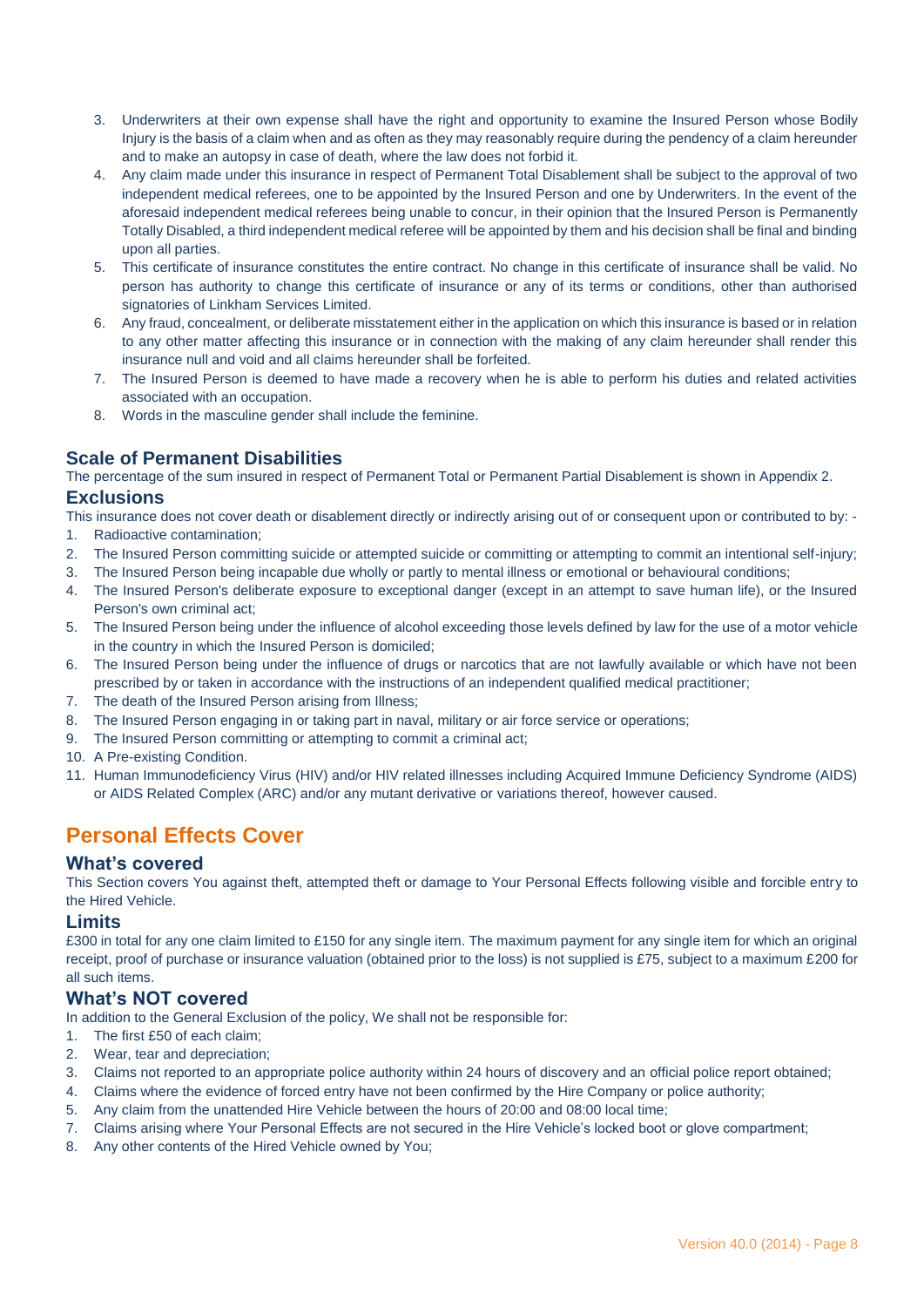## **Key Cover**

#### **What's covered**

This policy covers You for costs incurred for replacing lost or stolen Hire Vehicle Keys, including replacement locks and locksmith charges unless only the parts needed to be changed.

#### **Limits**

The maximum amount payable under this section is £500 for each and every claim but limited to £2,000 in any one Policy year.

## **Curtailment**

#### **What's covered**

This policy will provide a benefit if the Hire Agreement is cut short on the advice of a Medical Practioner and there being no other person authorised by the Hire Company to drive the Hired Vehicle. You must be confined to a bed in a hospital, in a hotel or in private accommodation during such time that the Hire Agreement was booked and paid for.

You must present a medical certificate or letter from the Medical Practioner confirming the instruction not to drive. The Vehicle Hire must be confirmed for a minimum of seven (7) days.

#### **Limits**

Total indemnity in respect of Curtailment shall be £30 per day up to £300 in the aggregate.

## **Drop off Charges**

#### **What's covered**

In the event of there being no person authorised to return the Hired Vehicle to the agreed drop off point following an accident/illness for which hospitalisation takes place, We will indemnify You for charges made by the Hire Company to recover the Hired Vehicle. You must present a medical certificate or letter from a Medical Practioner confirming the hospitalisation.

#### **Limits**

The maximum amount payable under this section is £300.

#### **What's NOT covered**

In addition to the General Exclusion of the policy, the Insurer shall not be responsible for:

1. One-way Hire Agreements

## **Locked Out Cover**

#### **What's covered**

In the event that You unintentionally lock Yourself out of the Hired Vehicle We will reimburse the costs incurred up to open the of the Hired Vehicle. The Hire Company must approve the locksmith prior to a locksmith being called out.

#### **Limits**

The maximum amount payable under this section is £100.

#### **What's not covered?**

Damaged caused by You or the Locksmith in opening or attempting to open the Hired Vehicle.

## **Misfuelling**

#### **What's covered**

In the event that You put the wrong type of fuel into the Hired Vehicle We will reimburse You up to £500 for costs You incur in respect of: -

- 1. Flushing the engine of the incorrect fuel
- 2. Additional travel expenses
- 3. Vehicle recovery

#### **What's NOT covered**

In addition to the General Exclusion of the policy, We shall not be responsible for: -

- 1. Repairs to the engine or associated parts
- 2. Costs associated with any missed departure
- 3. Consequential losses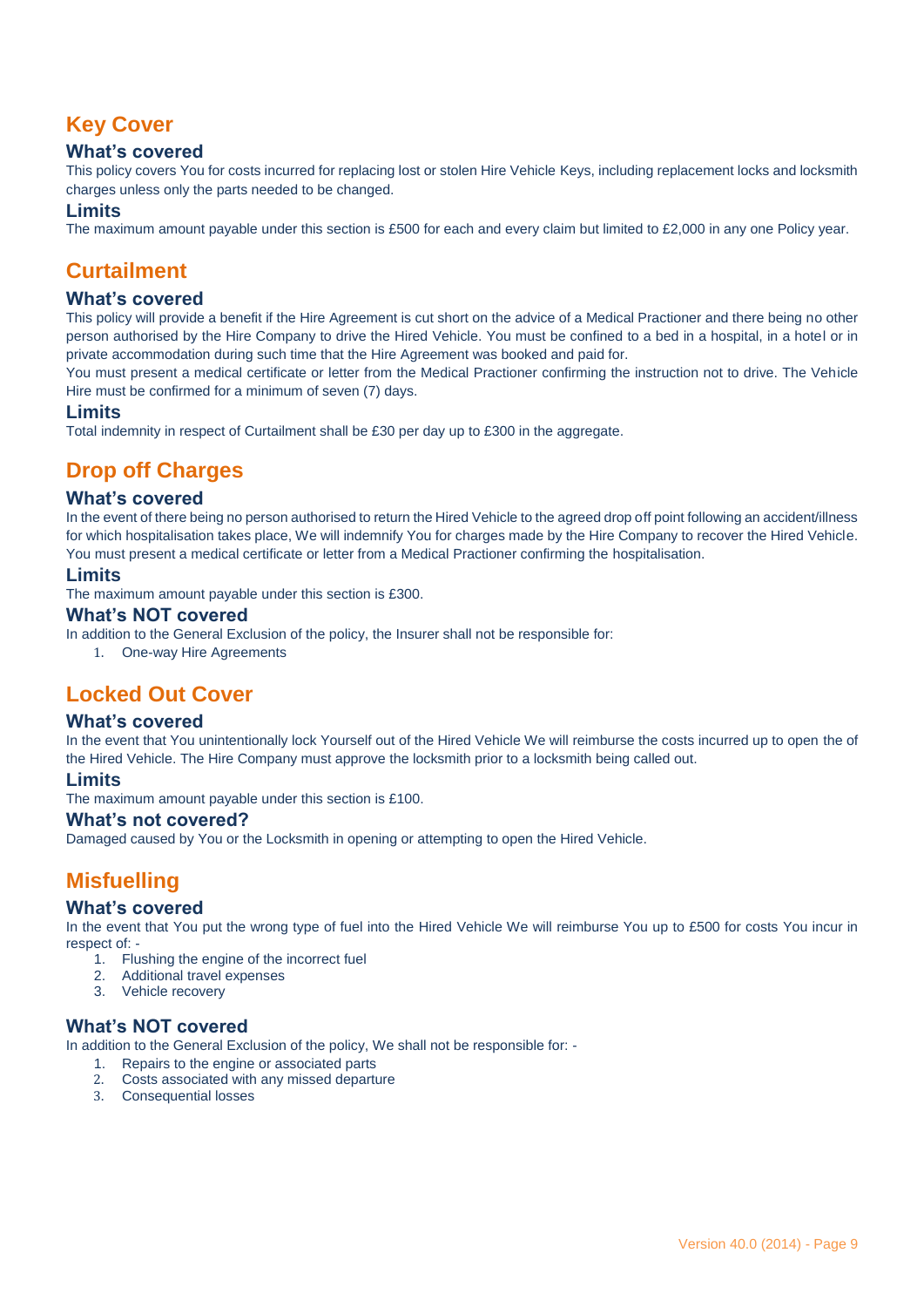## **Road Rage Cover**

#### **What's covered**

We will pay You or Your legal representative £1,000 (or equivalent in local currency) in any one period of cover and in all, if You suffer a physical assault by another person which results in Bodily Injury as a direct result of an accident that has involved Your Hired Vehicle.

#### **What's NOT covered**

In addition to the General Exclusion of the policy, We shall not be responsible for: -

- 1. Physical assault caused by a relative or a person known to You;
- 2. Bodily Injury not supported by medical evidence;
- 3. Where you or one of Your passengers contributed either vocally or physically to the incident, other than the initial incident;
- 4. Any incident not reported to the local police authority within 24 hours.

## **Car Jacking Cover**

#### **What's covered**

We will pay You or Your legal representative £1,000 (or equivalent in local currency) in any one period of cover and in all, if You suffer a physical assault by another person which results in Bodily Injury as a direct result of theft or attempted theft of Your Hire Vehicle.

#### **What's NOT covered**

In addition to the General Exclusion of the policy, We shall not be responsible for: -

- 1. Physical assault caused by a relative or a person known to You;<br>2. Bodily Injury not supported by medical evidence;<br>3. Where you or one of Your passengers contributed either yocally o
- Bodily Injury not supported by medical evidence;
- 3. Where you or one of Your passengers contributed either vocally or physically to the incident, other than the initial incident;
- 4. Any incident not reported to the local police authority within 24 hours.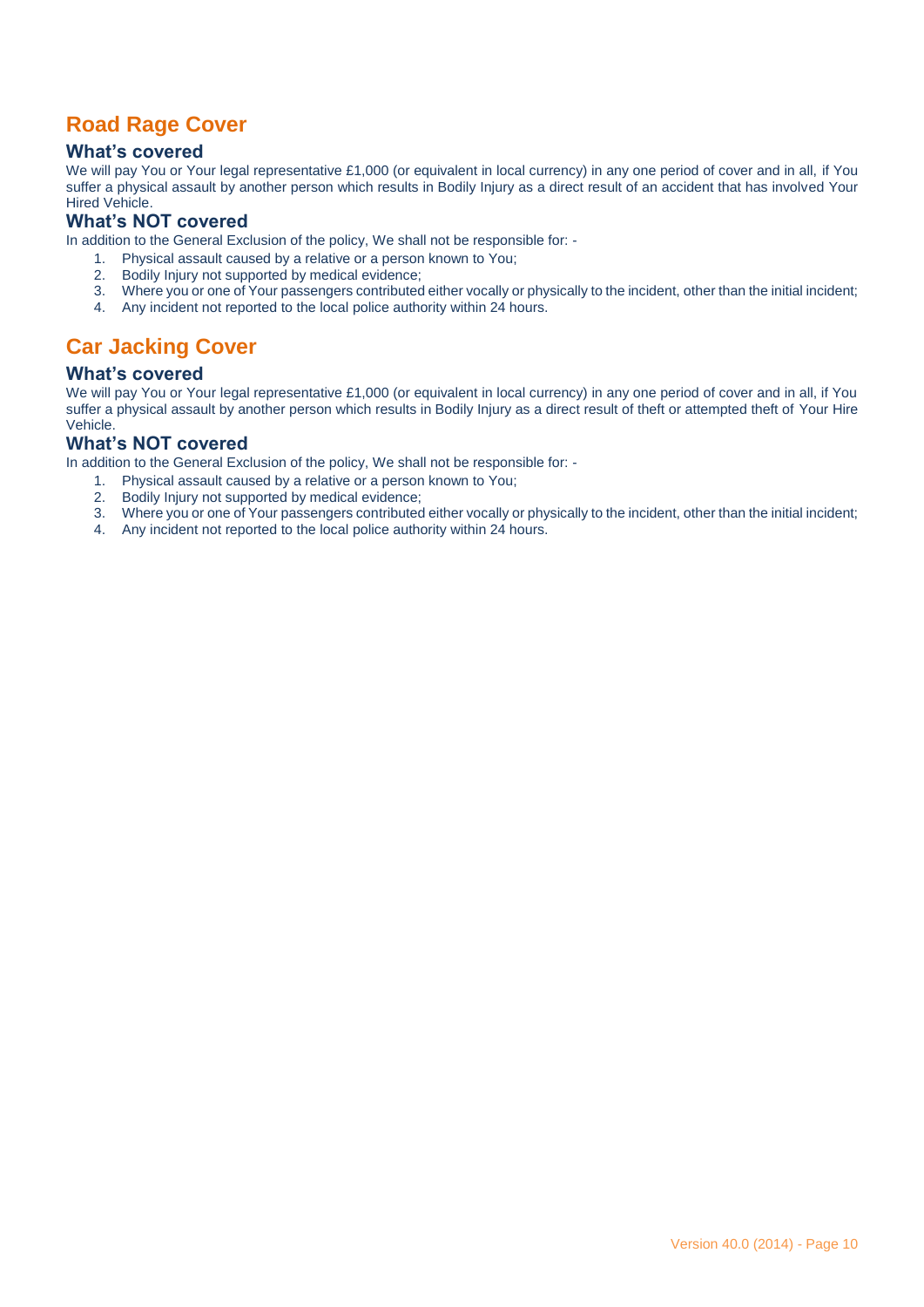## **APPENDIX 1 – Country of Residence**

Any person living in one of the Countries listed below is eligible to purchase this Policy.

- United Kingdom (including England, Scotland, Wales, Northern Ireland, Channel Islands and Isle of Man)
- **•** Austria
- **•** Belgium
- Cyprus
- **•** Denmark
- Finland
- France
- **•** Germany
- Ireland
- $\bullet$  Italy
- Malta
- Netherlands
- Norway
- Portugal
- Spain
- Sweden
- **•** Switzerland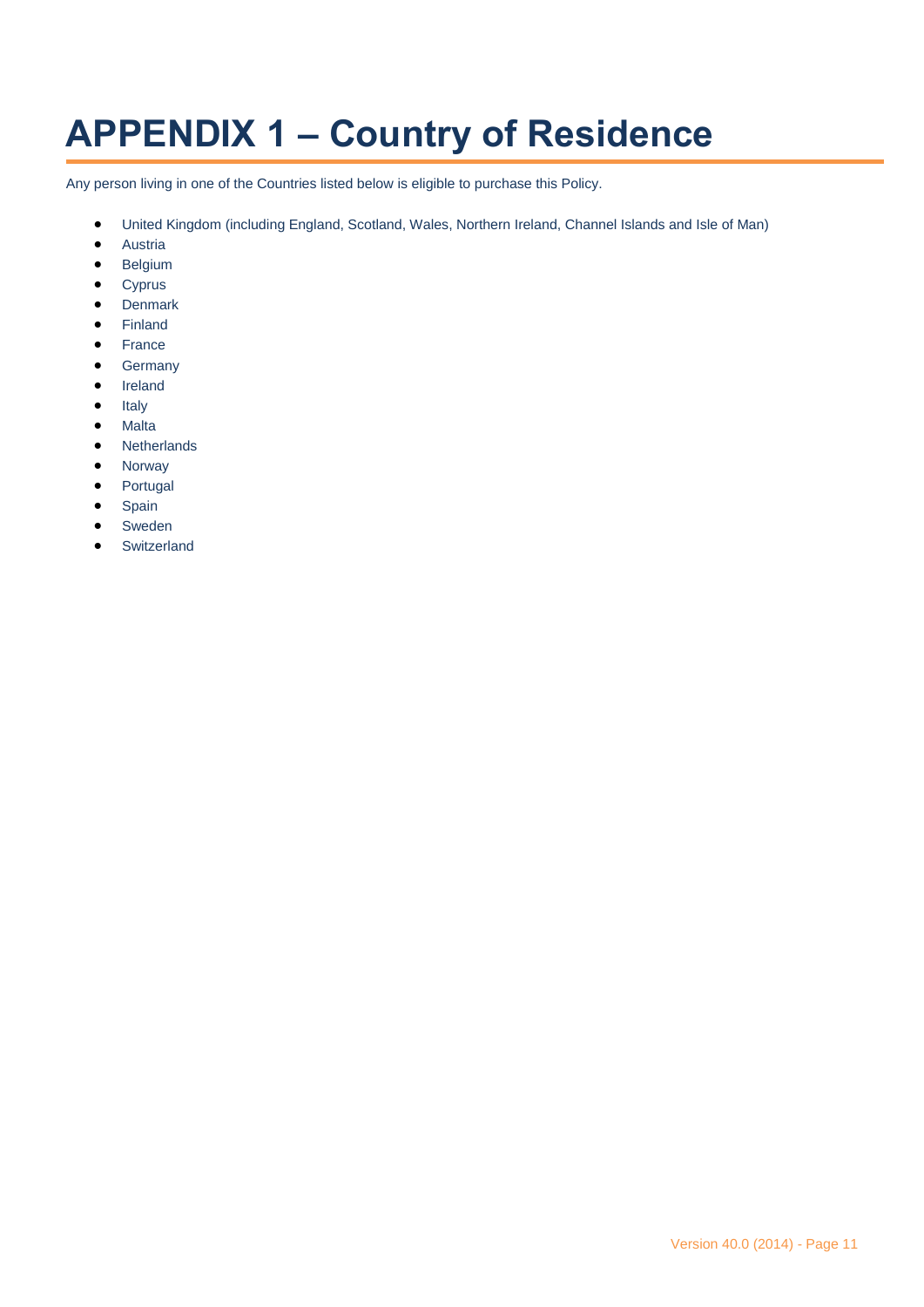## **APPENDIX 2 – PERSONAL ACCIDENT**

| <b>Permanent Disablement</b>                                                                                                                              |            |  |  |  |
|-----------------------------------------------------------------------------------------------------------------------------------------------------------|------------|--|--|--|
| Total loss of sight of both eyes                                                                                                                          |            |  |  |  |
| Total incurable insanity                                                                                                                                  |            |  |  |  |
| Loss of both arms or both hands                                                                                                                           |            |  |  |  |
| Complete deafness of both ears, of traumatic origin                                                                                                       |            |  |  |  |
| Removal of lower jaw                                                                                                                                      |            |  |  |  |
| Loss of speech                                                                                                                                            |            |  |  |  |
| Loss of one arm and one leg                                                                                                                               |            |  |  |  |
| Loss of one arm and one foot                                                                                                                              |            |  |  |  |
| Loss of one hand and one foot                                                                                                                             | 100%       |  |  |  |
| Loss of one hand and one leg                                                                                                                              |            |  |  |  |
| Loss of both legs                                                                                                                                         |            |  |  |  |
| Loss of both feet                                                                                                                                         |            |  |  |  |
| <b>Permanent Disablement - Head</b>                                                                                                                       |            |  |  |  |
| Loss of one eye                                                                                                                                           | 40%        |  |  |  |
| <b>Permanent Disablement - Upper Limb</b><br><b>Right</b>                                                                                                 | Left       |  |  |  |
| Loss of one arm or one hand<br>50%                                                                                                                        | 40%        |  |  |  |
| Considerable loss of osseous substance of the arm (definite and incurable lesion)                                                                         |            |  |  |  |
| 30%                                                                                                                                                       | 20%<br>35% |  |  |  |
| Total paralysis of the upper limb (incurable lesion of the nerves)<br>45%                                                                                 |            |  |  |  |
| Simultaneous amputation of thumb and Forefinger<br>25%                                                                                                    |            |  |  |  |
| <b>Permanent Disablement - Lower Limbs</b>                                                                                                                |            |  |  |  |
| Amputation of thigh (upper half)                                                                                                                          |            |  |  |  |
| Amputation of thigh (lower half) and leg                                                                                                                  |            |  |  |  |
| Total loss of foot (tibio-tarsal disarticulation)                                                                                                         |            |  |  |  |
| Partial loss of foot (sub-ankle-bone disarticulation)                                                                                                     |            |  |  |  |
| Total paralysis of lower limb (incurable nerve lesion)                                                                                                    |            |  |  |  |
| Complete paralysis of two nerves (poplitic sciatic external and internal)                                                                                 |            |  |  |  |
| Anchylosis of the hip                                                                                                                                     |            |  |  |  |
| Loss of osseous substance from the thigh or both bones of the leg (incurable condition)                                                                   |            |  |  |  |
| Loss of osseous substance of the knee-pan with considerable separation of the fragments and considerable<br>difficulty of movements in stretching the leg |            |  |  |  |
| Shortening of the lower limb by at least 5 cm                                                                                                             |            |  |  |  |

Permanent disabilities not mentioned above should be compensated in accordance with their seriousness as compared with that of those mentioned, the occupation of the Insured Person not being taken into consideration.

The partial or total "functional" disablement, not specifically dealt with in the Schedule of Permanent Disabilities, of a limb or an organ is treated like the partial or total loss of the said limb or organ.

The total compensation payable in respect of several disablements due to the same accident, is arrived at by adding together the various sums, but shall not exceed the total sum insured.

If the Insured Person is left-handed the percentage set out above for the various disabilities of the right upper limb and left upper limb will be transposed.